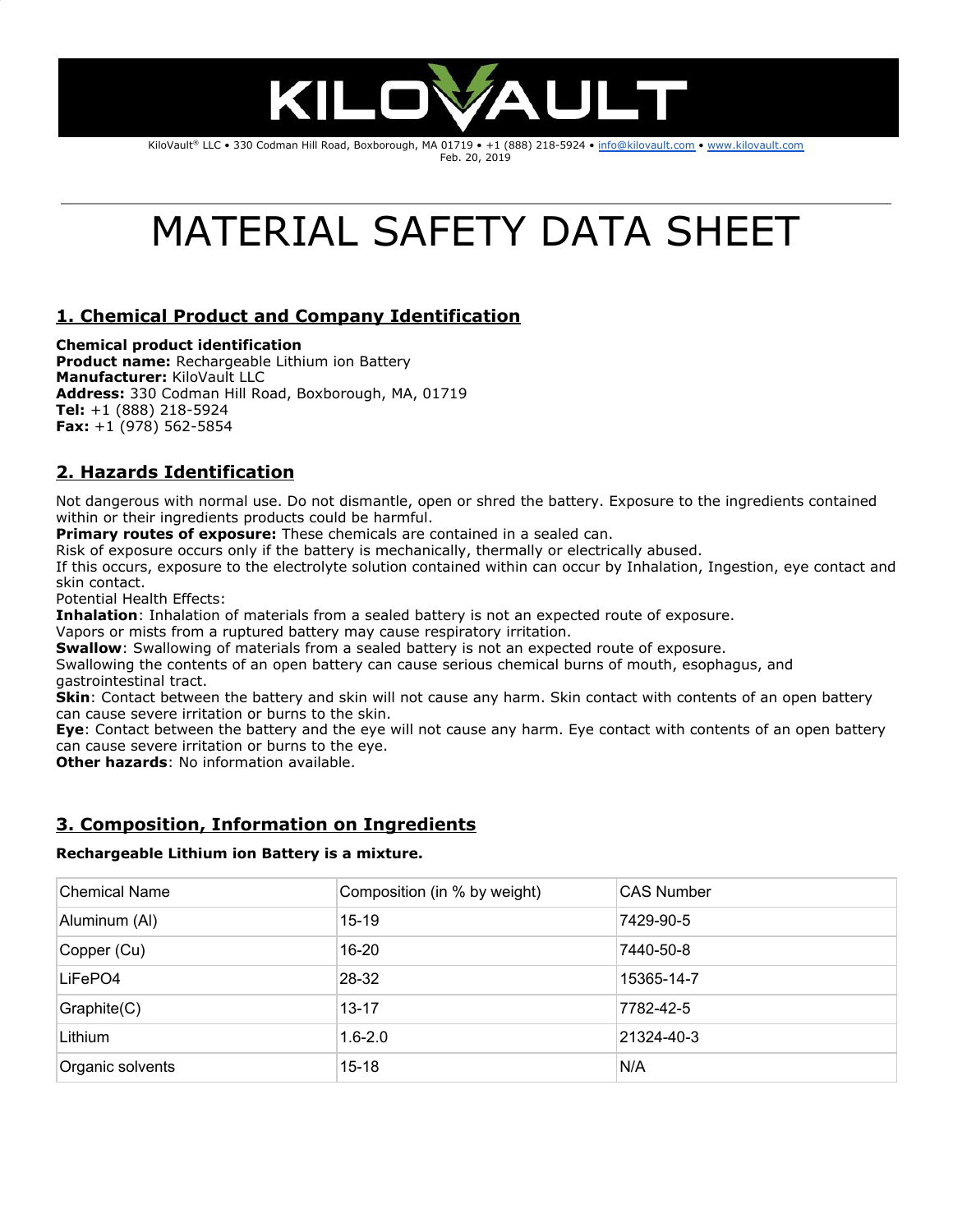

KiloVault® LLC • 330 Codman Hill Road, Boxborough, MA 01719 • +1 (888) 218-5924 • [info@kilovault.com](mailto:info@kilovault.com) • [www.kilovault.com](http://www.kilovault.com/) Feb. 20, 2019

## **4. First Aid Measures**

#### **Description of first aid measures**

**General information**: No special measures required.

#### **After inhalation**

Remove the victim to a fresh area. Administer artificial respiration if breathing is difficult. seek medical attention. **After swallowing**

Do not induce vomiting. Get medical attention.

#### **After skin contact**

Remove contaminated clothing and shoes. Immediately wash with water and soap and rinse thoroughly. Wash clothing and shoes before reuse. If irritation occurs, get medical attention.

#### **After eye contact**

Flush eyes with plenty of water for several minutes while holding eyelids open. Get medical attention if irritation persists.

## **5. Fire Fighting Measures**

#### **Flash Point**: N/A.

#### **Suitable extinguishing agents**

Use extinguishing agent suitable for local conditions and the surrounding environment .Such as dry powder , CO2.

#### **Special hazards arising from the substance or mixture**

Battery may burst and release hazardous decomposition products when exposed to a fire situation.

#### **Advice for firefighters**

Protective equipment: Wear self-contained breathing apparatus. Wear a fully protective impervious suit.

### **6. Accidental Release Measures**

#### **Steps to be taken in case material is released or spilled**

If the battery material is released, remove personnel from the area until fumes dissipate. Provide maximum ventilation to clear out hazardous gases. Sweep up using a method that does not generate dust.Collect as much of the spilled material as possible,place the spilled material into a suitable disposal container. The preferred response is to leave the area and allow the batteries to cool and vapors to dissipate. Avoid skin and eye contact or inhalation of vapors.

#### **Waste Disposal Method**

It is recommended to discharge the battery to the end, handing in the abandoned batteries to related department unified, dispose of the batteries in accordance with approved local,state, and federal requirements. Consult the state environmental protection agency and/or federal EPA.

## **7. Handling and Storage**

The batteries should not be opened, destroyed or incinerated, since they may leak or rupture and release to the environment the ingredients that they contain in the hermetically sealed container. Do not short circuit terminals, or over charge the battery,forced over-discharge, throw to fire. Do not crush or puncture the battery, or immerse in liquids.

#### **Precautions to be taken in handling and storing**

Avoid mechanical or electrical abuse. Storage preferably in cool, dry and ventilated area, which is subject to little temperature change. Storage at high temperatures should be avoided. Do not place the battery near heating equipment, nor expose it to direct sunlight for long periods.

#### **Other Precautions**

Batteries may explode or cause burns, if disassembled, crushed or exposed to fire or high temperatures. Do not short or install it with incorrect polarity.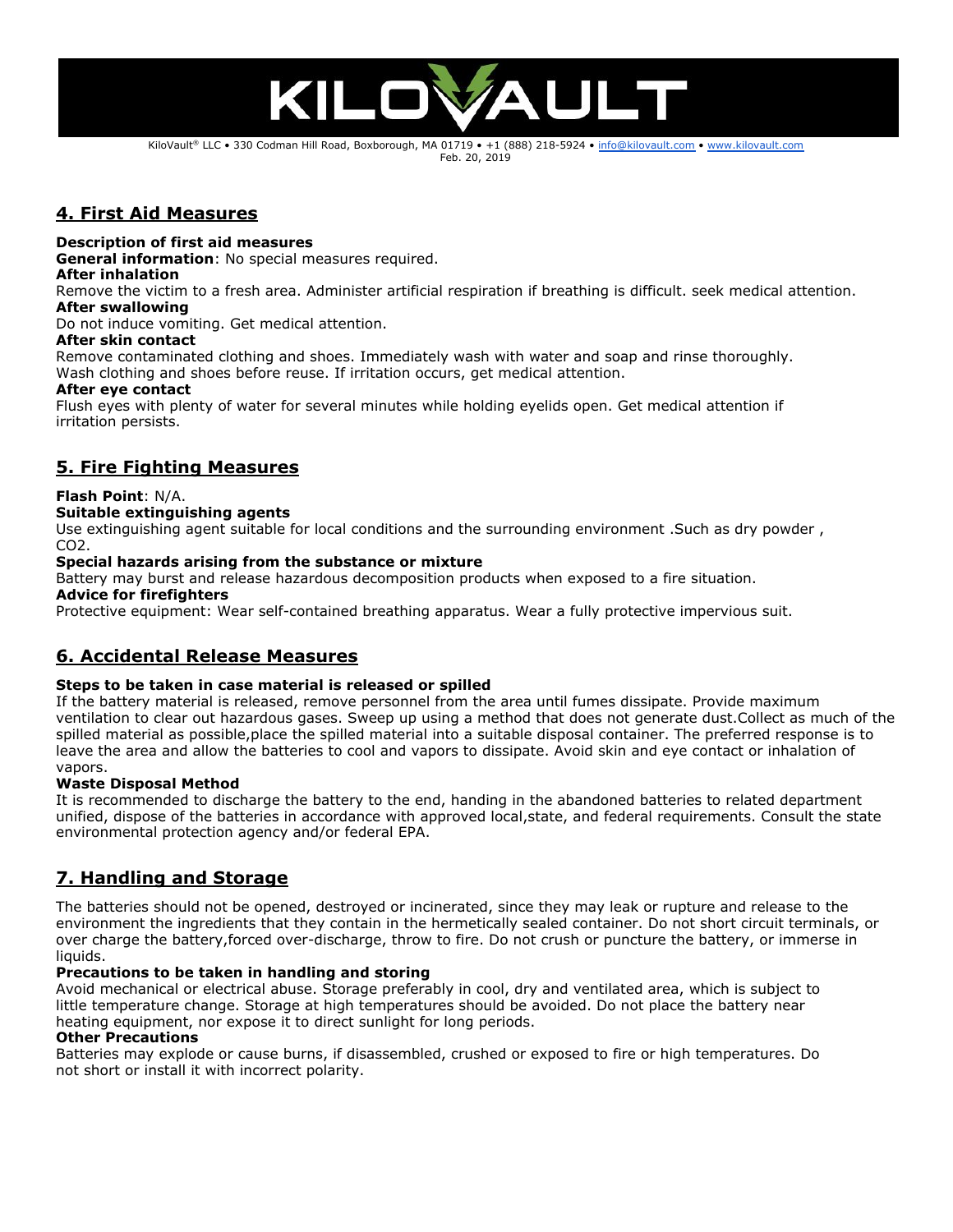

KiloVault® LLC • 330 Codman Hill Road, Boxborough, MA 01719 • +1 (888) 218-5924 • [info@kilovault.com](mailto:info@kilovault.com) • [www.kilovault.com](http://www.kilovault.com/) Feb. 20, 2019

# **8. Exposure Controls and Personal Protection**

#### **Engineering Controls**

Use local exhaust ventilation or other engineering controls to control sources of dust, mist, fumes and vapor. Keep away from heat and open flame. Store in a cool, dry place.

#### **Personal Protective Equipment**

**Respiratory Protection**: Not necessary under normal conditions.

**Skin and Body Protection**: Not necessary under normal conditions, Wear neoprene or nitrile rubber gloves if handling an open or leaking battery.

**Hand Protection**: Wear neoprene or natural rubber material gloves if handling an open or leaking battery.

**Eye Protection**: Not necessary under normal conditions, Wear safety glasses if handling an open or leaking battery. **Other Protective Equipment**

Have a safety shower and eye wash fountain readily available in the immediate work area.

#### **Hygiene Measures**

Do not eat, drink, or smoke in work area. Maintain good housekeeping.

## **9. Physical and Chemical Properties**

**Nominal Voltage**:51.2V. **Rated Capacity**: 150Ah. **Appearance Characters**: Quadrate, odorless, solid battery.

## **10. Stability and Reactivity**

**Chemical stability**: The product is stable under normal conditions. **Conditions to Avoid** Flames, sparks, and other sources of ignition, incompatible materials. **Incompatibilities** Oxidizing agents, acid, base. **Hazardous Combustible Products** Carbon monoxide, carbon dioxide, lithium oxide fumes. **Possibility of hazardous reactions**: Data not available.

## **11. Toxicological Information**

Inhalation, skin contact and eye contact are possible when the battery is opened. Exposure to internal contents, the corrosive fumes will be very irritating to skin, eyes and mucous membranes. Overexposure can cause symptoms of non-fibrotic lung injury and membrane irritation.

## **12. Ecological Information**

When promptly used or disposed the battery does not present an environmental hazard. When disposed, keep away from water, rain and snow.

# **13. Disposal Considerations**

If batteries are still fully charged or only partially discharged, they can be considered a reactive hazardous waste because of a significant amount of uncreated, or unconsumed lithium remaining in the spent battery. The batteries must be neutralized through an approved secondary treatment facility prior to disposal as a hazardous waste. Recycling of battery can be done in authorized facility, through licensed waste carrier.

# **14. Transport Information**

Batteries containing these cells should be transported as Class 9 hazardous material. UN-Number: 3480.